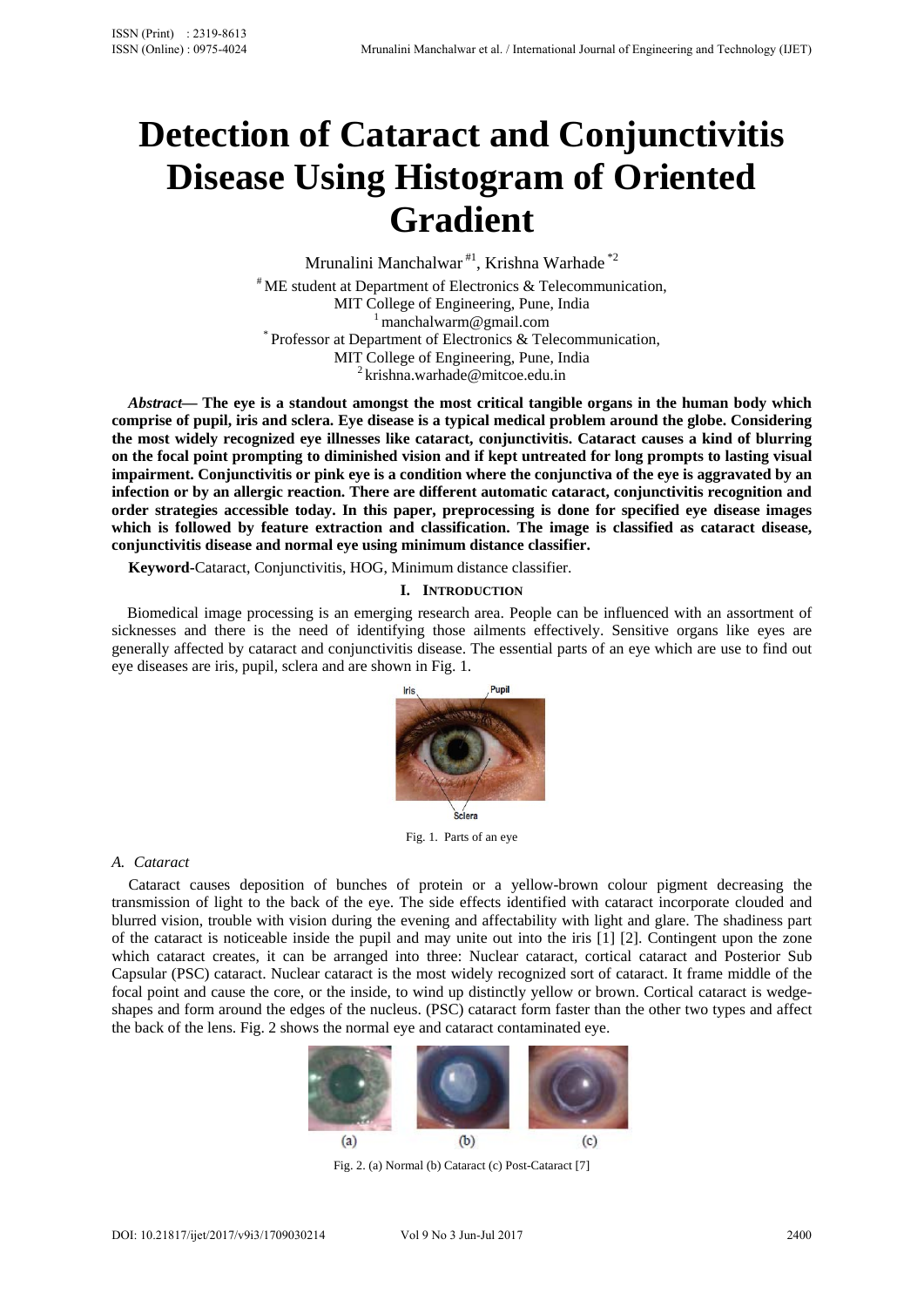#### *B. Conjunctivitis*

Conjunctivitis has side effects including pink or red shading in the uncovered white zone of the eye (Sclera), tearing and swelling of conjunctiva. Conjunctivitis can be grouped into three sorts allergic, bacterial and viral. Fig.3 (a), (b), (c) shows different conjunctivitis images and 3 (d) shows the normal eye image. Allergic conjunctivitis is the aggravation because of allergy. Bacterial conjunctivitis causes redness, swelling of the eyelid and mucopurulent release. Viral conjunctivitis might be a symptom of a contamination of the upper respiratory tract, normal cool, and sore throat.



Fig.3. (a) Allergic (b) Bacterial (c) Viral conjunctivitis (d) Normal eye [6]

To discover cortical and PSC cataract, the retro illumination pictures are utilized. Nuclear cataract detection using slit lamp images [2]. A large portion of the matured individuals experience the ill effects of any of these three sorts of cataract. Optometrists ask the patients to experience different preparatory tests for these ailment discoveries, for example, reading an eye diagram, slit light examination what's more, eyes dilation. Different specialists utilize neural system [3], region based approach [4], support vector machine [5] and wavelet transform [7] [13] as a classifier for perceiving the eye sicknesses.

## **II. RELATED WORK**

In this Section some of the similar work that has been done in the field of image processing for eye disease detection using different classifier has been discussed.

Meimei Yang et al. [3] proposed a system to utilize a neural network classifier for automatic cataract detection based on the classification of retinal images. The classifier building system incorporates three sections: pre-processing, highlight extraction, and classifier development. In the pre-processing section, a top-bottom hat transformation is proposed to upgrade the contrast between foreground and the object, and a trilateral filter is utilized to diminish the noise in the image. As indicated by the examination of pre-processed image, the luminance and surface message of the image are separated as classification features. The classifier is built by back propagation (BP) neural network which has two layers. In view of the clearness level of the retinal image, the patients' cataracts are ordered into typical, mild, medium or extreme ones.

H. Li et al. [4] recommended a computerized system for cataract grading. The proposed approach for nuclear cataract comprises of extraction of feature and expectation of grade. Circle estimation is finished by putting the lens utilizing thresholding, vertical and flat profile grouping. The shape of lens is then acquired by applying active shape model which is said utilizing twenty-four landmark points. Principal Component Analysis (PCA) is done on preparing tests to get the mathematical clarification of the shape and its varieties. Active Shape Model (ASM) conspire used to include the shape model into new picture subsequently decide state of the lens. SVM regression trains evaluating model and it will evaluate the grade of the image. The automatic grouping technique for cortical cataract is proposed on retro-illumination pictures. Region Of Interest (ROI) is acquired utilizing canny edge location and laplacian edge detection. Post pre-processing is done to remove noises utilizing spatial and measure channels. The cortical opacities in the got ROI is identified utilizing spoke like features. Grade is decided after the computation of aggregate area of cortical opacities.

Joydeep Tamuli et al. [5] composed a automatic image processing based technique to distinguish conjunctivitis tainted eye from an ordinary eye and characterize it as indicated by its types that is either allergic, bacterial or viral conjunctivitis. Some first and second order statistical and texture features were utilized and afterward taken after by PCA for extraction of discriminative elements since it requires the utilization of numerous scientific and statistical procedures, for example, implies, standard deviation, variance, covariance, and eigenvalues, prompting to a feature vector to look at pictures and after that ordered utilizing supervised learning technique, for example, multi-class SVM and KNN. The intensity of the contaminated eyes was additionally computed utilizing the critical red plane as indicated by its sort.

Jyoti Patil et al. [6] presented an innovation in which DIP is used for manual judgment by specialists to improve and quick outcome. The analysis of "Power of redness of pink Eye "i.e. "Conjunctivitis"; by distinguishing the region of infection in the corneal images. The rate of redness is assessed with the help of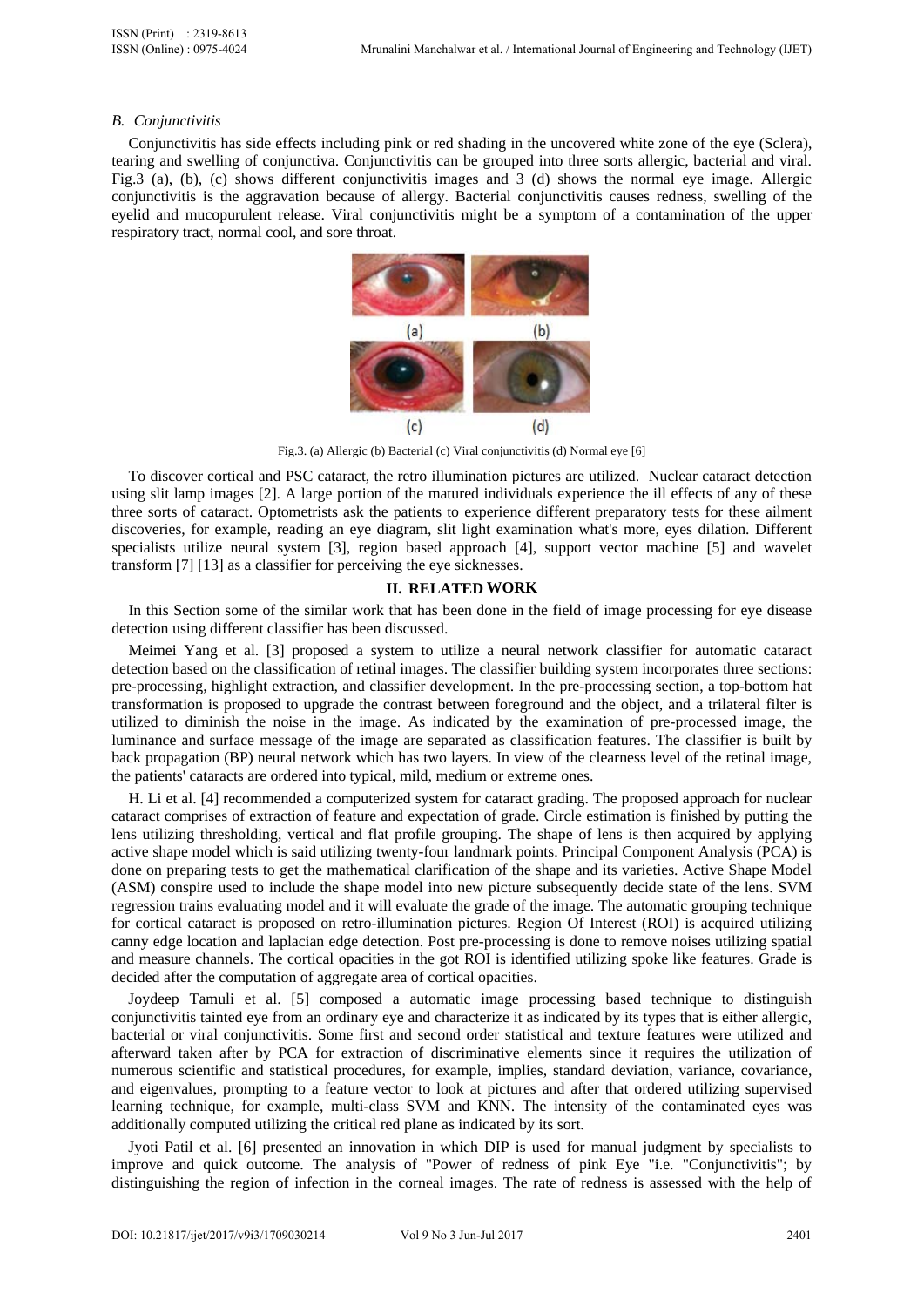global thresholding. In this way average value was ascertained utilizing least and greatest value of number of pixels, the intensity of an object is  $f(x, y)$  and histogram is plotted. After that the image is distinguished into two non-covering classes in view of the value of threshold T in the histogram. If  $f(x, y) < T$  into a class called background information and  $f(x, y) > T$  into another class called object. In the segmented binary picture, background pixels have value of zero while object pixels have value 1. When the value of threshold T is constant, this is called global thresholding.

Jagadish Nayak et al. [7] utilized different picture preparing procedures to discover the components in the distinctive classes of optical eye pictures. The pre-processing operations completed are normalization and transformation of RGB colour band to intensity-hue-saturation. Normalization completed maintains a strategic distance from shading variety of eye pictures among every patient. In the intensity-shade immersion representation, the intensity is processed without changing the relative shading estimations of the pixels. Highlight extraction operations like Small Ring Area (SRA), Big Ring Area (BRA), Edge pixel check (EPC) what's more. Object Perimeter are performed. In SRA, the inner area of the cornea is gotten, which is more whitish in cataract pictures than on account of typical and post-cataract pictures. External zone of the cornea is acquired from BRA which would be brighter in shading in cataract pictures. Canny edge detection is utilized to discover the edges. It will give clear edge identification indeed, even in the noise state by utilizing thresholding strategy EPC checks the quantity of white pixels in the distinguished edge.

Melih Gunay et al. [9] built up an automated framework for recognition of adenoviral conjunctivitis. In such a framework they arranged a basic setup in which camera was introduced outside the specialist's office that takes patients confront pictures for potential danger of conveying Ad-Cs. This innovation incorporates the acknowledgment of face, choice of eyes and extraction of eye sclera using automated GrabCut algorithm in a pipeline design. After that System distinguished eye is normal or infected. They accomplished 93% precision in disease detection.

Anju J. S and Anju S. L [10] proposed a new technique for vessel detection in sclera by consolidating the idea of frangi filter and wavelet transform. Sclera vein detection is an important step in human recognizable proof. Sclera is the white and hazy external defensive covering of an eye. Sclera area detection is utilized to distinguish the relevant portion of the sclera from the eye area for further preparing and distinguishing proof. Sclera range is distinguished in view of Otsu's thresholding strategy. Vein structure in the sclera area portion is recognized based upon frangi filter and wavelet transform. In Frangi filter the Eigen value examination of the hessian matrix is performed. At that point wavelet decomposition of the filtered picture is utilized to acquire the vessel structure in the sclera.

Sclera acknowledgment can be utilized for human distinguishing proof. Be that as it may, if the sclera pictures can't be legitimately segmented by the framework or the pictures of sclera examples are defocused or potentially soaked, it can altogether influence the exactness of sclera acknowledgment. Zhi Zhou et al. [11] proposed a comprehensive sclera picture quality measure which can rapidly distinguish if the picture has a substantial eye, evaluate the picture quality, assess the division precision, and measure if the picture has adequate element data for acknowledgment. Likewise, it utilized Dempster Shafer Theory (DST) to combine the quality score, division score, and highlight score together to produce the general combination score. It is observationally confirmed utilizing the UBIRIS database that the proposed quality measure is exceedingly related with the execution of sclera acknowledgment.

Wenai Song et al. [12] used semi-supervised figuring out how to construct a classifier for programmed arrangement and reviewing of cataract. Using a substantial size of unlabelled illustrations together with a little piece of named cases to learn hypothesis is known as semi supervised learning. They utilized tri-preparing which creates three classifiers from the first named illustrations. At that point using unlabelled cases to refine initial classifier in an emphasize technique. Probes genuine word informational indexes included 476 marked illustrations and 4902 unlabelled cases.

Yunendah Nur Fuadah et al. [13] researched the ideal combination candidate of statistical texture features that is give most astounding exactness to cataract detection. In this examination, they utilized K-Nearest Neighbor (K-NN) as characterization technique that will be actualized on android cell phone. Result demonstrates that the ideal combinations of texture features are disparity, contrast and consistency. The most astounding exactness of the framework is 97.5%.

Manpreet kaur et al. [14] exhibited a cell phone based on smart system incorporation and micro lenses are attached to mobile that permits patients in remote zones to have customary eye checks and the creative advancement of infection finding. The official portable mobile indicative system to examination of retinal pictures taken by microscopic lens to recognize retinal infection conditions. In Table I we have compared various related work with respect to algorithm used, merits and accuracy. From the literature review we find that an algorithm based on supervised learning [5] and automated Grabcut [9] provides more accuracy than other algorithms.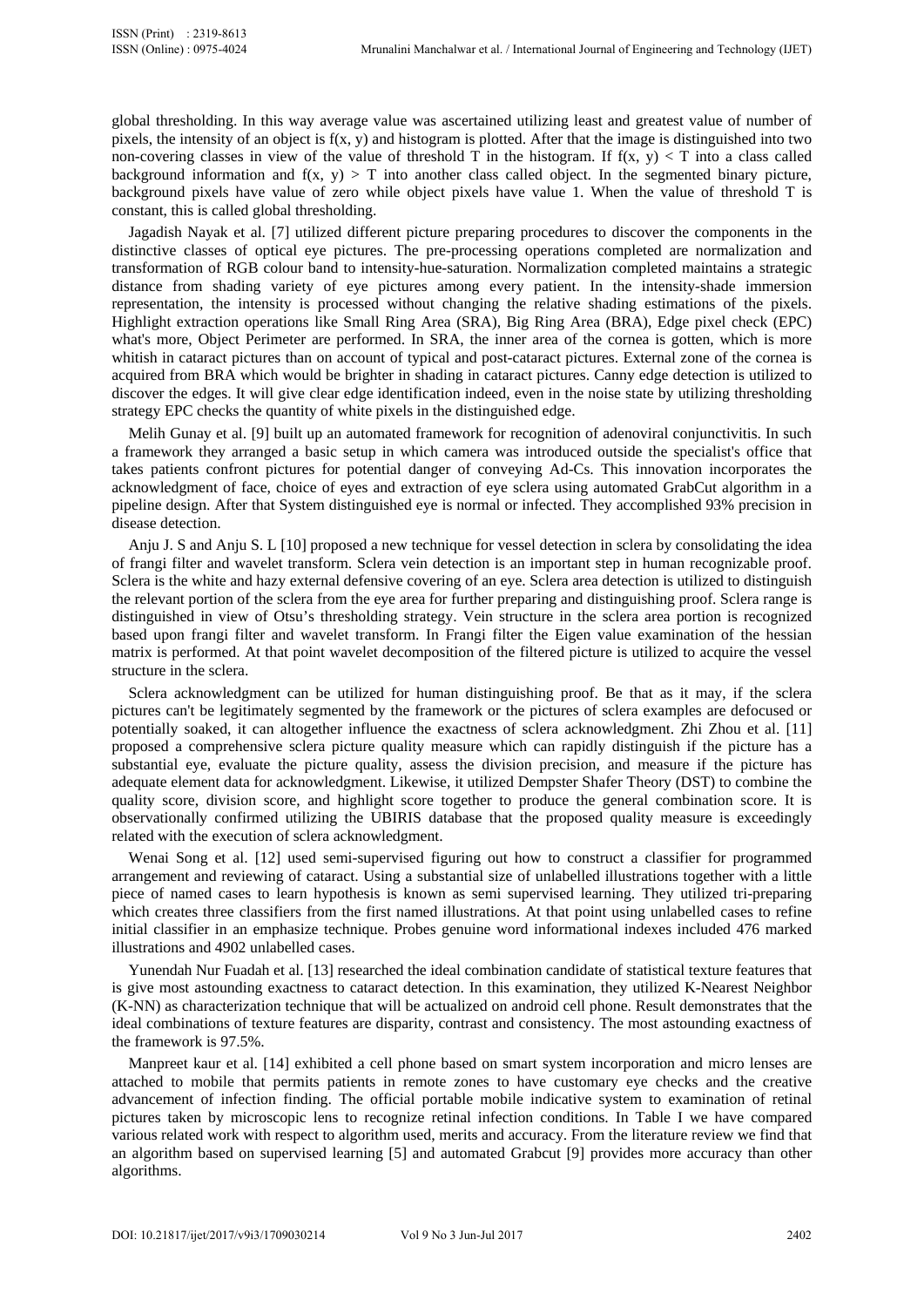| <b>Author</b>                     | <b>Algorithm</b> used                                                   | <b>Merits</b>                                                                                                                               | <b>Accuracy</b>                                                 |
|-----------------------------------|-------------------------------------------------------------------------|---------------------------------------------------------------------------------------------------------------------------------------------|-----------------------------------------------------------------|
| Meimei<br>Yang et<br>al. [3]      | <b>Back</b><br>propagation<br>neural network                            | Improve diagnosis<br>efficiency of the<br>ophthalmologist and<br>reduce the physical<br>and economic burden<br>of the patients &<br>society | 82%                                                             |
| Huiqi Li<br>et al. $[4]$          | SVM regression                                                          | Computer aided<br>diagnosis system<br>provides objective<br>grading of cataract                                                             | 89%                                                             |
| Joydeep<br>tamuli et<br>al. $[5]$ | Supervised<br>learning<br>methods multi<br>class SVM and<br><b>K-NN</b> | Method is efficient,<br>computationally<br>fast , cost is very low                                                                          | 95% for<br>multi class<br><b>SVM</b><br>85% for K-<br><b>NN</b> |
| Jyoti patil<br>et al. [6]         | Global<br>thresholding                                                  | Best method for<br>segmentation of<br>image which easily<br>calculates the<br>number of pixels                                              | 80%                                                             |
| Jagdish<br>Nayaak<br>[7]          | Support vector<br>machine                                               | SVM classifier is<br>effective to the tune<br>of accuracy                                                                                   | 88%                                                             |
| Melih<br>Gunay et<br>al. [9]      | Automated<br>Grabcut<br>algorithm, RGB<br>thresholding,<br><b>GLCM</b>  | This is automatic fast<br>and cost effective<br>diagnosis                                                                                   | 96%                                                             |
| Wenai<br>Song et<br>al. [12]      | Bayesian<br>network                                                     | <b>Involves</b> function<br>estimation on<br>labelled and<br>unlabelled data                                                                | 88%                                                             |

TABLE I. Comparative study of different eye diseases

## **III.PROPOSED SYSTEM**

 The proposed system for detection of cataract and conjunctivitis eye disease is described in Fig.4. It consists of following process. We are acquiring image from the database and these images are preprocessed for image enhancement. Then features of the image are extracted using HOG and are classified by using minimum distance classifier.

## *A. Image Acquisition and Preprocessing*

This is the first and the most essential step which takes digital input picture in jpeg or png format from the database. Image pre-processing typically denotes a processing step transforming a source image into a new image which is fundamentally similar to the source image, but differs in certain aspects, e.g. improved contrast. According to the above definition, pre-processing results in changing the brightness of individual image pixels. This step includes the physical transformation of the RGB and the grayscale image.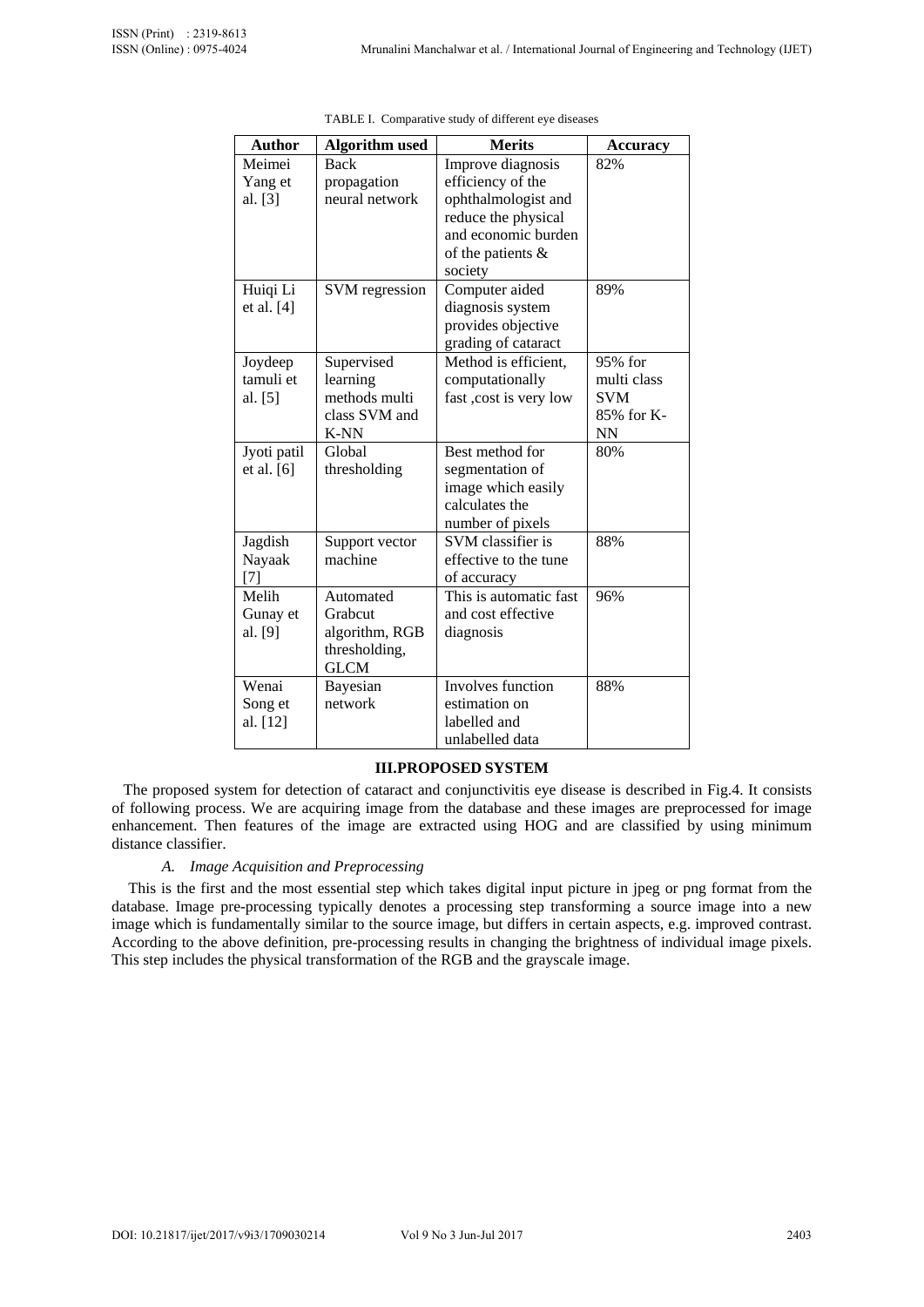

Fig. 4. Proposed system block diagram

## B. *Image Enhancement*

 Image enhancement is the process of adjusting digital images so that results are more suitable for display or further image analysis. Median filter is used to remove the noise in smooth patches or smooth regions of a signal, but adversely affect edges, and making it easier to identify key features.

## *C. Feature Extraction*

 This step is basically responsible for extracting the key element which serves as the basis for analysing the output. This involves basic morphological features of an eye. The Histogram of Oriented Gradient (HOG) is used to implement the method. This technique counts occurrences of gradient orientation in localized portion of an image. It is computed on a dense grid of uniformly spaced cells uses overlapping local contrast normalization for improved accuracy. Relevant features like the disease part containing the pupil, iris, sclera are extracted and their matching score values are calculated to get the result.

## *D. Classification*

 Classification rules are defined on the basis of feature extracted for different eye images. Once the features have been extracted, we continue advance by grouping the pictures and distinguishing the disease. We have used minimum distance classifier to classify cataract, conjunctivitis eye infection and normal eye.



Fig. 5.The proposed system flow

 The proposed system flow is described in Fig. 5. The flow is shown for one sample image which is acquired from database and input image is preprocessed by converting RGB to grey. After that we get the enhanced image using median filter. Then HOG is used for collecting extracted image.

## **IV.EXPERIMENTAL RESULT**

We have tested the images for cataract and conjunctivitis disease by using our algorithm. Fig. 6 shows the result on sample of two cataract images, two conjunctivitis images and two normal eye images. All images to the left hand side of Fig. 6 shows the input sample images, whereas right hand side images are resultant images after applying algorithm. From the result, it can be clearly observed that our algorithm automatically identifies cataract, conjunctivitis and normal eye images.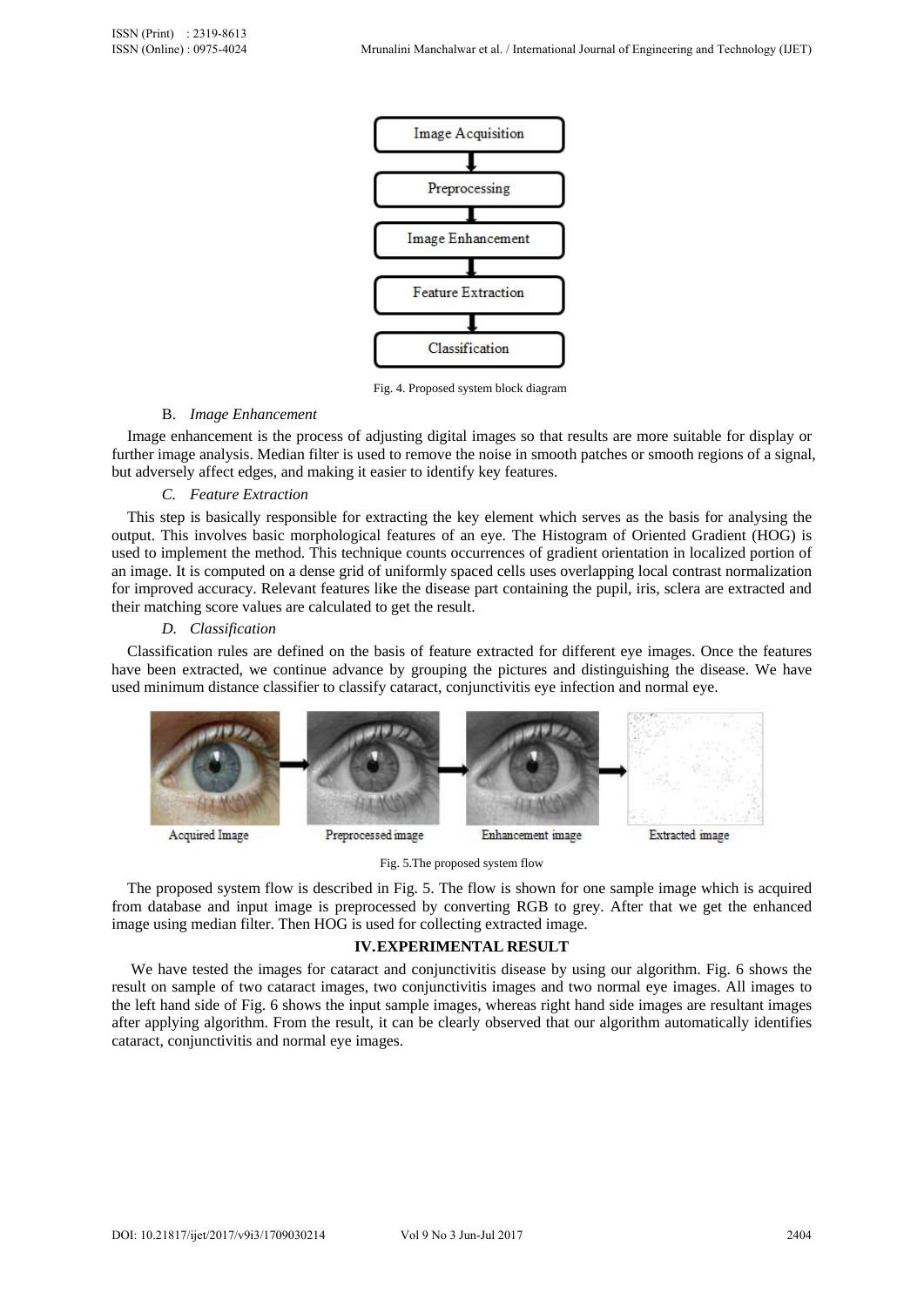

Fig.6. Input images (left side) and their resulting images (right side).

#### **V. CONCLUSION**

 The proposed algorithm demonstrates the approach of cataract, conjunctivitis disease identification by extracting best components from pupil, sclera portion of eye utilizing HOG. We have used HOG for feature extraction and their extracted feature are classified using minimum distance classifier. Our algorithm clearly classifies normal eye and eye with cataract and conjunctivitis disease. In the future, we will work on identifying other eye diseases such as Stye, Subconjunctival hemorrhage, Chalazion. This will help in predicting the eye disease, before any serious ill effect on the eye.

## **REFERENCES**

- [1] A. Ektesabi, A. Kapoor, "Extract pupil and Iris boundary detection", 2<sup>nd</sup> International Conference on Control, Instrumentation and Automation (ICCIA), pp. 1217-1221, 2011.
- [2] Amol B. Jagadale and D. V. Jadhav, "Early detection and categorization of cataract using slit-lamp images by hough circular transform", International Conference on Communication and Signal Processing, pp. 0232-0235,April 6-8, 2016.
- [3] Meimei Yang, Ji-Jiang Yang, Qinyan Zhang, Yu Niu, Jianqiang Li, "Classification of retinal image for automatic cataract detection", IEEE 15<sup>th</sup> International Conference on e-Health Networking, Applications and Services, pp. 674-679, 2013.
- [4] Huiqi Li, JooHwee Lim, Jiang Liu, Damon Wing Kee Wong, Ngan Meng Tan, Shijian Lu, Zhuo Zhang, Tien Yin Wong, "Computerized systems for cataract grading", 2<sup>nd</sup> International Conference on Biomedical Engineering and Informatics, pp. 1-4, 2009.